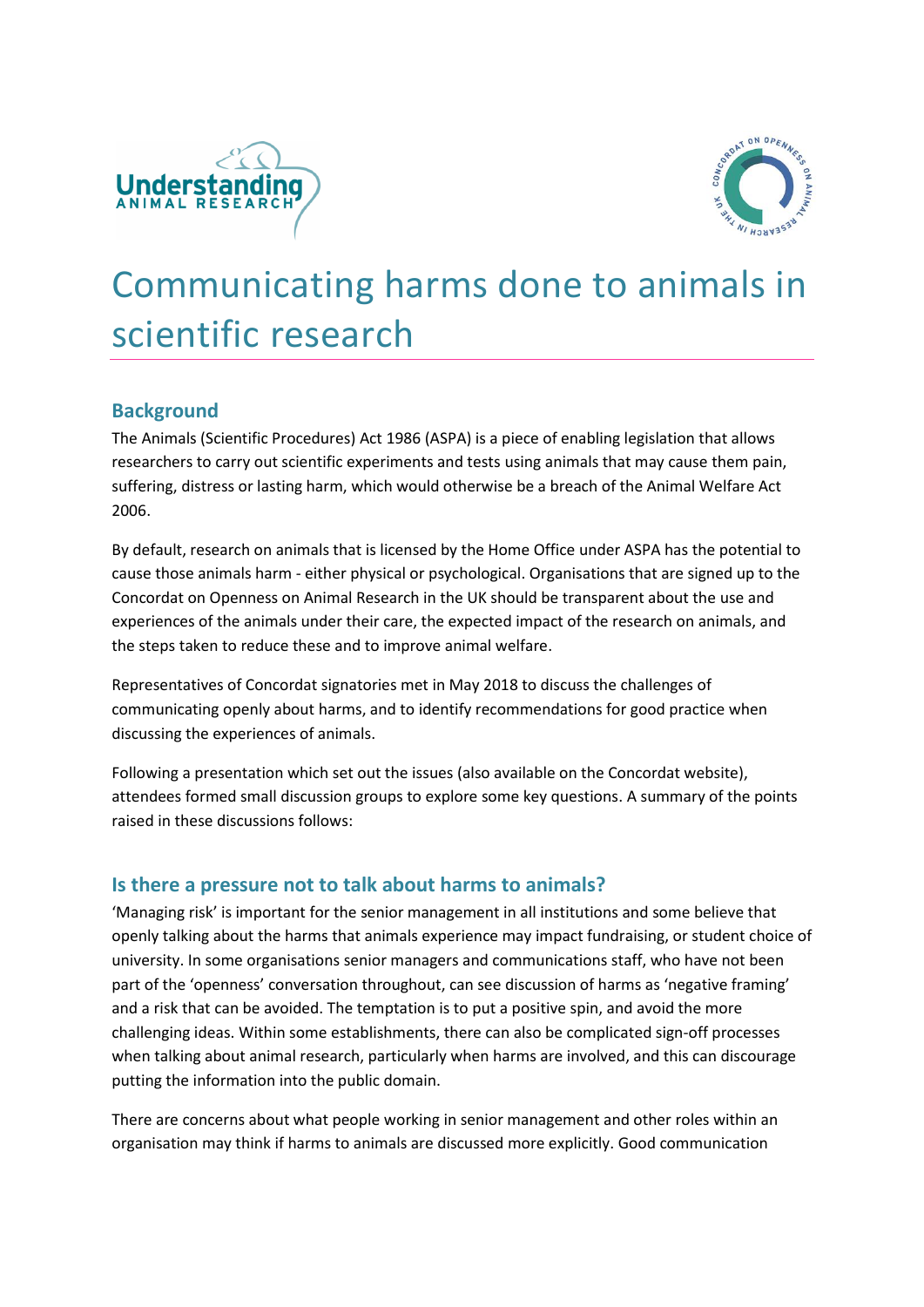about harms within an organisation should include opportunities for justifying how animals are used. This can be easier to manage in small organisations and may be more difficult in larger institutions.

The Concordat has brought more imagery showing research animals into the public domain, but most images still relate to stock animals that are not on study (just in their housing, or being carefully handled etc). There are still relatively few images of animals actually undergoing experiments that show the realities of what happens to them. As public dialogue initiatives illustrated that the public would like greater access to these types of images, Concordat signatories are urged to show more images and video of animals undergoing procedures to build understanding and transparency. There were some concerns that the Home Office may not allow this, as ASPA prohibits images, filming or public viewing of procedures 'for entertainment purposes', but the understanding of other attendees was that images and video of animals already undergoing licensed procedures specifically for scientific purposes can be taken, and made available for the additional purposes of education or transparency.

When working with media on a press release or news story discussion of harms is a complex and challenging area. It is essential to highlight the benefits of research, and it can be difficult to talk clearly and honestly about harms without becoming too negative. In addition, some organisations have complicated sign off processes for communications around animal research, particularly those that may involve the media. The inclusion of 'negative' information about harms can decrease the chances of senior managers, often from other teams in the organisation with little knowledge of animal research, providing authorisation for public communication.

### **Who is exerting the pressure?**

- Researchers, who are concerned that others may disapprove of their work or that talking about harms may provoke hostility.
- Communications teams, who are concerned harms to animals may overshadow the research
- The animal team, who want to show their animals in the best light
- Openness committee at organisation
- The idea that the 'ends justify the means' for animal research, and that once a favourable harm-benefit analysis has been received, the public and others should trust that the harms to animals have been justified.

### **What support is needed for those communicating about 'harms'?**

- A general resource with good examples on how to talk about harms experienced by research animals that others can refer to.
- Clarity within and from the Home Office Animal Science Regulation Unit (ASRU) about what can be shown to public.
- Recognition among Concordat signatories that most of us present a sanitised version of events and that we need to commit to greater transparency.